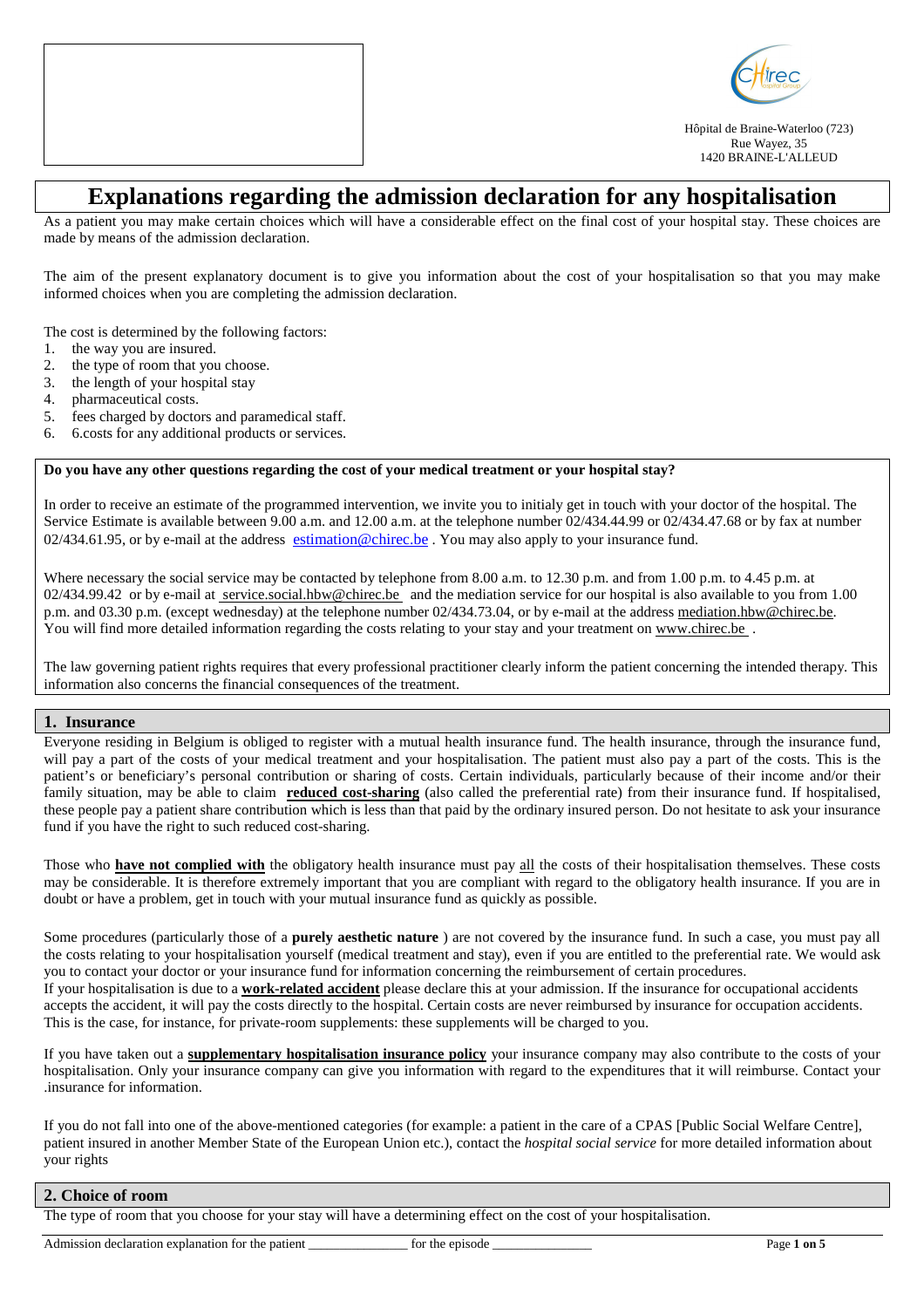The choice of room will not have any effect on the quality of the care given or the possibility of a free choice of doctor.

As patient you may opt for:

- *a shared room,*
- *a two-bed room,*
- *a private room*.

If, in the case of hospitalisation, you are in *a ward* or *a two-bed room*, you will not pay **either room supplements or fee supplements**.

If you expressly opt for a private room (and if you actually stay in one), the hospital may charge you **room supplements**, and the doctors **fee supplements**. A stay in a private room is therefore more expensive than a stay in a ward or two-bed room.

#### **By choosing a certain type of room you are agreeing to the financial conditions related to it with regard to room and fee supplements.**

- If, independently of your wishes, you are put in a more expensive type of room, the financial conditions related to the type of room that you chose will be applied. (You opt, for example, for a ward but, due to a lack of availability of wards, you are given a private room. The conditions of the ward will apply).
- If, independently of your wishes, you are put in a less expensive room, the financial conditions related to the type of room that you have actually been given will apply. (Your opt, for example, for a private room but, due to lack of availability of private rooms, you are put in a ward. The conditions of the ward will apply, even if you are alone in it).

## **3. Cost of stay**

## **1. Legal patient share of costs per day for an overnight hospitalisation**

No matter what the type of room chosen, you will pay a personal share of the costs, as provided for by law, per day of hospital stay and treatment

|                                   | <b>Beneficiary with</b> | Child, dependent | Long-term unemployed (single or head | Other beneficiary |
|-----------------------------------|-------------------------|------------------|--------------------------------------|-------------------|
|                                   | preferential rate       | person           | of household) and his/her dependents |                   |
| 1st day                           |                         |                  |                                      |                   |
| Day of admission                  | $6.12 \in$              | $33,39 \in$      | $33,39 \in$                          | $44,51 \in$       |
| Medications fixed charge per day  | $0.62 \in$              | $0.62 \in$       | $0.62 \in$                           | $0.62 \in$        |
| Technical procedures fixed charge | $0.00 \in$              | $16,40 \in$      | $16,40 \in$                          | $16,40 \in$       |
| Laboratory fixed charge           | $0.00 \in$              | $7.44 \in$       | $7.44 \in$                           | $7.44 \in$        |
| Medical imaging fixed charge      | $1,98 \in$              | $6,20 \in$       | $6,20 \in$                           | $6,20 \in$        |
| Total 1st day                     | $8.72 \in$              | $64.05 \in$      | $64.05 \in$                          | 75,17€            |
| <b>Starting from 2nd day</b>      |                         |                  |                                      |                   |
| Per day of hospitalisation        | $6.12 \in$              | $6,12 \in$       | $6,12 \in$                           | $17,24 \in$       |
| Medications fixed charge per day  | $0.62 \in$              | $0.62 \in$       | $0.62 \in$                           | $0.62 \in$        |
| Total per day                     | $6.74 \in$              | $6.74 \in$       | $6.74 \in$                           | 17,86 €           |
| <b>Starting from 91 st day</b>    |                         |                  |                                      |                   |
| Per day of hospitalisation        | $6.12 \in$              | $6,12 \in$       | $6,12 \in$                           | $17,24 \in$       |
| Medications fixed charge per day  | $0.62 \in$              | $0.62 \in$       | $0.62 \in$                           | $0.62 \in$        |
| Total per day                     | 6.74€                   | 6.74€            | 6.74€                                | 17,86 €           |

In our hospital, the hospitalisation fee is **493,27**  $\in$  **(437,36**  $\in$  **in SP) per day** of admission. If you are not in order with your health insurance, you will have to pay all of this yourself.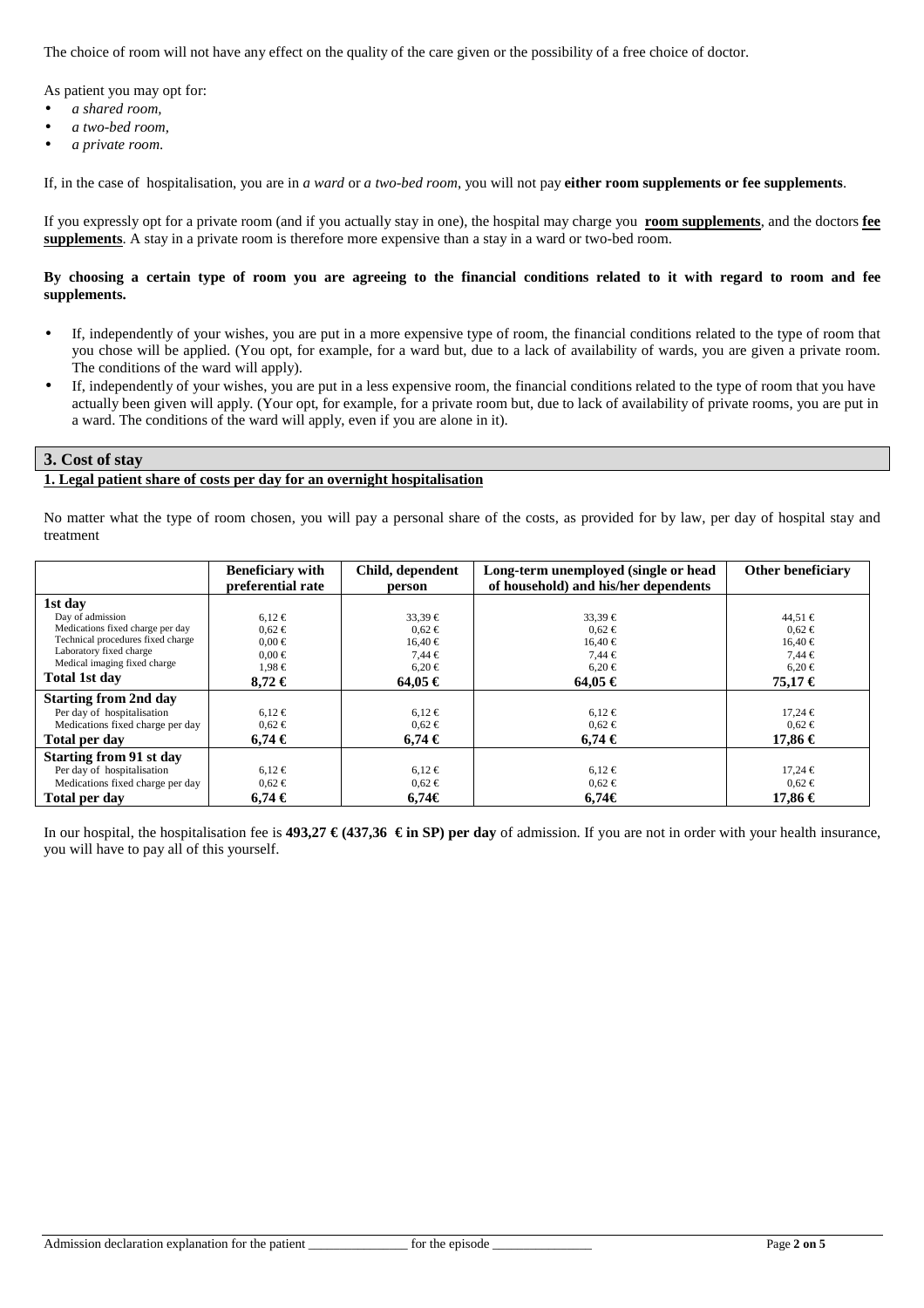## **2. Room supplement per day**

It is strictly forbidden to charge room supplements for hospitalisation in a *ward* or a *two-bed room*.

If you expressly opt for a private room and if you actually stay in one, the hospital may charge you a room supplement. The room supplement in our hospital is:

- *0 euros/day (Department Pediatry, room mother/child).*
- *128 euros/day (Department C D E G SP).*
- *146 euros/day (maternity department).*

It is forbidden by law to require a patient to pay a room supplement in the following exceptional circumstances:

- If your hospital doctor considers that admission to a private room is medically required;
- If, for reasons of organisation, you are put in a private room because the type of room chosen is not available;
- If you are admitted or transferred to an intensive-care unit or the emergency department and you remain there for the duration of your stay;
- If the admission involves a child accompanied by a parent.

#### **4. Pharmaceutical costs**

These costs concern the medications, implants, prostheses, non-implantable medical devices etc. These costs may be completely or partially charged to the patient, whatever the type of room chosen.

For medications covered by health insurance, you will have to pay a fixed patient share of costs of 0.62 euro per day ("set amount"). This amount is included in the hospitalisations cost in your hospital bill. The hospitalisation costs include a large number of medications which are not invoiced separately. You will always have to pay this set amount, whether you get the medications or not and no matter what these medications may be.

The medications which are not covered by the health insurance are not included in this set amount and will be charged entirely to you. They will be listed separately on the invoice.

The cost of certain implants, prostheses, non-implantable medical devices etc. will also be completely or partially borne by you. This cost will depend on the type of product supplied and the materials from which it is made. These materials and products are prescribed by the doctor. Do not hesitate to ask the doctor about what they are and how much they cost.

#### **5. Doctors' fees 1. Legal fee**

The fees that doctors are allowed to charge their patients are called official or legal fees. These fees include:

- *the amount reimbursed by the health insurance,*
- *the legal patient share of costs (= the amount of the cost that you as a patient must pay). The service is sometimes completely reimbursed by the health insurance. In this case no patient cost-share is due.*

There are also services for which there is no reimbursement from the health insurance and for which the doctor is free to fix his/her own fees.

## **2. Legal patient share of the costs**

Whatever the type of room chosen, you will have to pay a legal patient share of the costs (= patient's contribution) for your (para)medical treatment. The legal patient share of costs concerns all patients with valid health insurance. Those who do not have valid health insurance must, in fact, bear all the costs of their hospitalisation themselves (See Point 1).

## **3. Fee supplement**

Hospital doctors may charge fee supplements over and above the legal fee. These supplements must be borne completely by the patient: no reimbursement by the health insurance is provided for.

The law forbids the charging of fee supplements if, in the case of hospitalisation, you are in a *ward* or a *two-bed room*.

The maximum fee supplements charged in our hospital are given in the admission declaration and are up to 300%.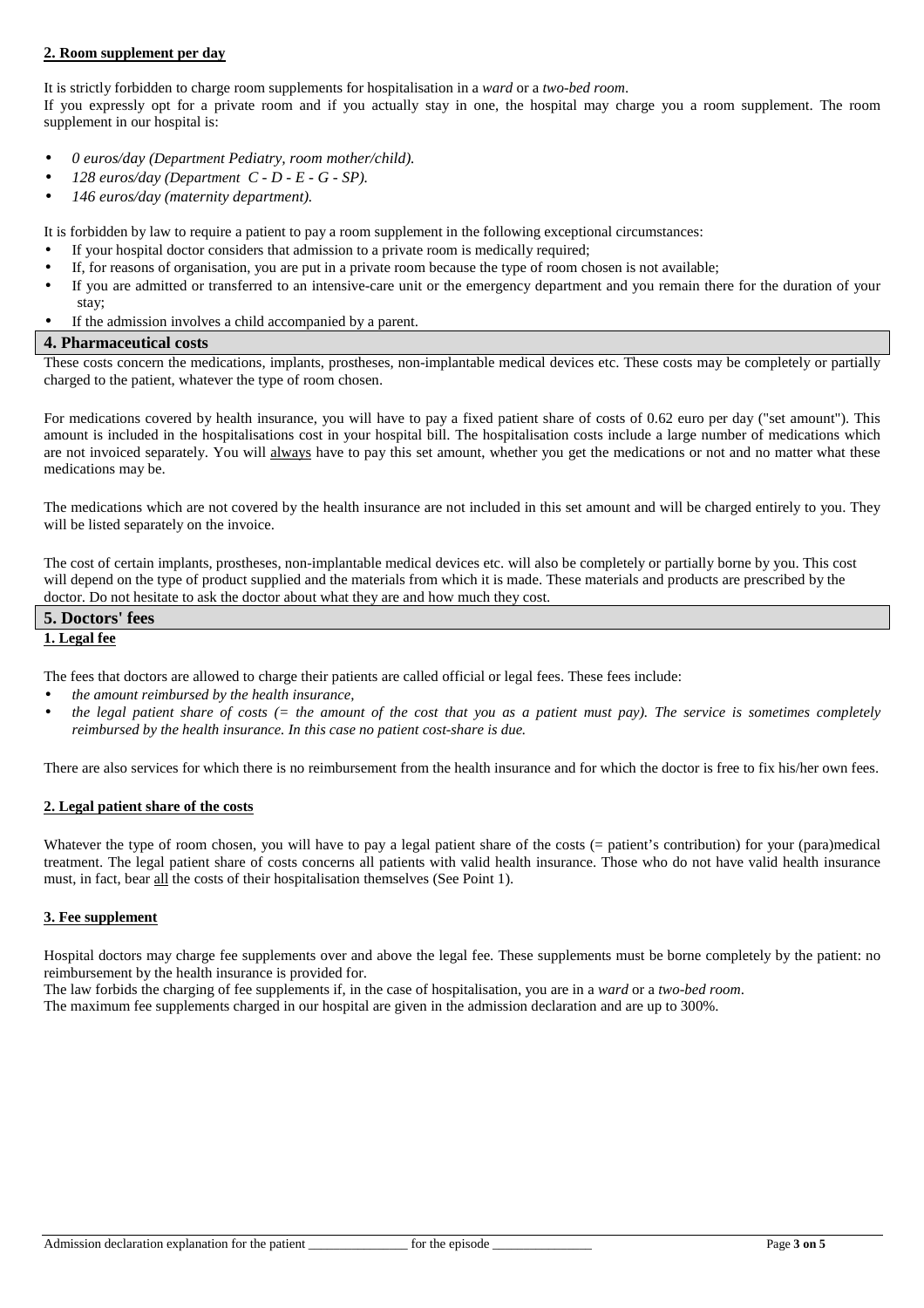If you expressly opt for a private room and you do in fact stay in one, all the doctors may charge you fee supplements.

• *The amount that a doctor may charge as a fee supplement in our hospital is, at the maximum, 300% of the legal fee. Any doctor involved in your treatment (anaesthetist, surgeon etc.) may charge a fee supplement. Example: a doctor charges a fee supplement of maximum 100%. For an operation legally costing 75 euro, 50 euro of which is reimbursed by the health insurance, you will pay 100 euro yourself (25 euro patient's share of costs and 75 euro of fee supplement).* 

It is forbidden by law to charge fee supplements to patients in the following exceptional circumstances:

- *If your hospital doctor considers that admission to a private room is medically required;*
- *If, for reasons of organisation, you are put in a private room because the type of room chosen is not available;*
- *If you are admitted or transferred to an intensive-care unit or the emergency department and you remain there for the duration of your stay*

## **4. Admission of a child accompanied by a parent**

In the case of admission of a child accompanied by a parent, it is possible to choose that the child be hospitalised and treated at the legal rate, without room or fee supplements. The admission of a child accompanied by a parent will accordingly be to a two-bed room or a ward.

If in the case of a child accompanied by a parent, a private room is expressly opted for and if the child and accompanying parent do in fact stay in such a room, the hospital may not charge **room supplements**. **However**, any doctor involved in the treatment may **charge fee supplements.** 

## **5. Outline presentation of the supplements for admissions**

|                                     | Choice of a shared or two-bed<br>room | Choice of a private room                                                                                                                                                                                                                                                                                                                                                                                        |
|-------------------------------------|---------------------------------------|-----------------------------------------------------------------------------------------------------------------------------------------------------------------------------------------------------------------------------------------------------------------------------------------------------------------------------------------------------------------------------------------------------------------|
| <b>Room supplement</b>              | NO                                    | <b>YES</b><br>NO, if:<br>your doctor decides that your state of health, your examinations,<br>your treatment or your monitoring requires a private room.<br>you have opted for a ward or a two-bed room but none is<br>$\overline{\phantom{a}}$<br><i>available.</i><br>you have been admitted to the intensive-care department or the<br>emergency department.<br>the admission concerns an accompanied child. |
| <b>Fee supplements</b><br>Invoicing |                                       | $NO,$ if:<br>your doctor decides that your state of health, your examinations,<br>your treatment or your monitoring requires a private room.<br>you have opted for a ward or a two-bed room but none is<br>$\overline{\phantom{a}}$<br>available.<br>you have been admitted to the intensive-care department or the<br>emergency department.                                                                    |

**7. Invoicing** 

**All the fee supplements will be invoiced by the hospital. Never pay them directly to the doctor. Do not hesitate to ask the hospital doctor for information about his/her fee supplements.**